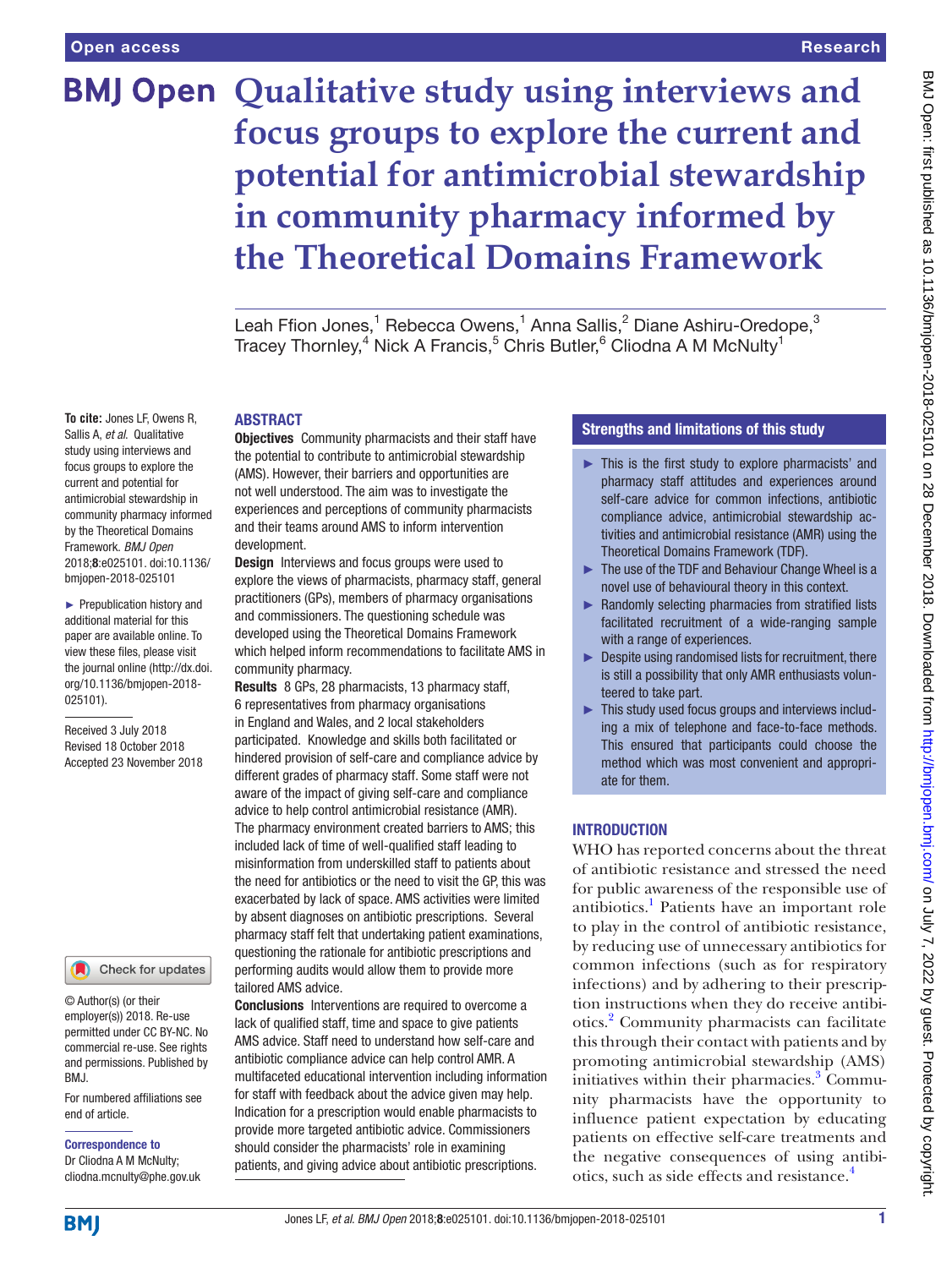Within England, the Department of Health (DOH) pharmacy strategy 2005–2015 aimed to enable community pharmacists and their staff to see themselves as important contributors to improving public health.<sup>[5](#page-9-4)</sup> The DOH is currently incentivising community pharmacies (through the community pharmacy contractual framework) to meet criteria to expand and improve their range of clinical services. One of these criteria is to become a Healthy Living Pharmacy level  $1,6$  $1,6$  through demonstrating that the pharmacy team is actively engaging with the local community.[7](#page-9-6) In addition, the National Health Service (NHS) in England has been expanding the services already provided by community pharmacies to include treatment for urgent minor ailments and common condi-tions including viral infections.<sup>[6](#page-9-5)</sup> Indeed, research has shown that through various strategies community phar-macists can enhance their role in AMS,<sup>[8](#page-9-7)</sup> by providing selfcare and antibiotic compliance advice to patients<sup>9</sup> as well as the ability to recommend over-the-counter treatments for common infections.<sup>10</sup> However, this incentive scheme is not available nationally in England, therefore, there is considerable variation in community pharmacy services.

Within Wales, the Choose Pharmacy scheme encourages the general public to seek advice and treatment for minor ailments from community pharmacies. The scheme also aims to fully integrate community pharmacies with general practitioner (GP) surgeries and hospitals by linking their technology, such as providing pharmacy access to GP records in order to check the accuracy of prescribed medications.<sup>[11 12](#page-9-10)</sup>

The aim of this study is to identify opportunities for expanding AMS activities by exploring pharmacists' and pharmacy staff attitudes and experiences around selfcare advice for common infections, antibiotic compliance advice, AMS activities and antimicrobial resistance (AMR). The findings from this study will contribute to recommending intervention strategies for community pharmacy teams in order to enhance their role in helping to control AMR.

#### **METHOD**

This was a qualitative study using semistructured interviews and focus groups with community pharmacists, community pharmacy staff, GPs, pharmacy body representatives and commissioners.

#### Community pharmacy selection

UK pharmacies in Inner city Birmingham, Gloucestershire and South Wales were approached to recruit pharmacies with a mix of deprivation, ethnicity, rural and urban locations, varying customer numbers and customer demographics. Pharmacies in each area were stratified by rural/urban based on their postal code details<sup>13</sup> if relevant, and in order to obtain pharmacies with varying staffing levels and a range of corporate resources available, by chain/small chain/independent using a Google search of the pharmacies (later confirmed in the interview/

focus group). Each stratified list was randomised using the random number generation function in Excel, and approached in random order by letter and then telephone until the required number of participants for each region and pharmacy type was reached. The target was to recruit 30 pharmacists and 8 pharmacy staff from across the regions and strata.

## Participant recruitment

Pharmacies were sent invitation letters, study information sheets and a consent form inviting pharmacists and pharmacy staff to participate in interviews or focus groups for the study. If no response was received after a week, the researchers telephoned the pharmacy. The most common reason for non-participation was lack of time.

Representatives from pharmacy body organisations, GPs and Clinical Commissioning Groups (CCGs—CCGs are state funded and commission primary healthcare from general practices in England), were invited via contacts known to the researchers and by means of a Royal College of General Practitioners newsletter to also participate in interviews (see [figure](#page-2-0) 1).

## Data collection

The question schedule was drafted by a researcher (LFJ) and then adapted by a health psychologist (AS) using the Theoretical Domains Framework (TDF) in order to understand the influences on participant behaviour, $14$ and then reviewed by other researchers (CAMM, LFJ and RO) for clinical relevance. The question schedule (online [supplementary appendix 1\)](https://dx.doi.org/10.1136/bmjopen-2018-025101) was piloted with one pharmacist. There were no changes made following the pilot and so the results from the pilot are included in the findings. The broad topic areas discussed were interviewees' attitudes and experiences of providing self-care advice for common infections, and antibiotic compliance advice, AMS activities and AMR. One trained qualitative researcher (LFJ) from Public Health England (PHE) conducted the interviews and focus groups. All participants were assured of anonymity, confidentiality and gave written informed consent. Participants were offered a £40 gift voucher for their time.

Focus groups were conducted within pharmacies where several members of staff expressed an interest in taking part. Interviews were conducted by telephone and face to face in order to accommodate participant preference. They lasted 30–60min, were audio recorded, transcribed verbatim and checked for accuracy.

## Data analysis

Data were analysed by a PHE researcher, LFJ, using a thematic framework and using QSR NVivo V.10. Themes were refined and redundant or infrequent codes were recoded. The remaining themes were placed within the TDF framework with assistance from a health psychologist (AS), and where more than one domain was relevant the context was discussed and a consensus reached. Quotations from the transcripts are used in the results table to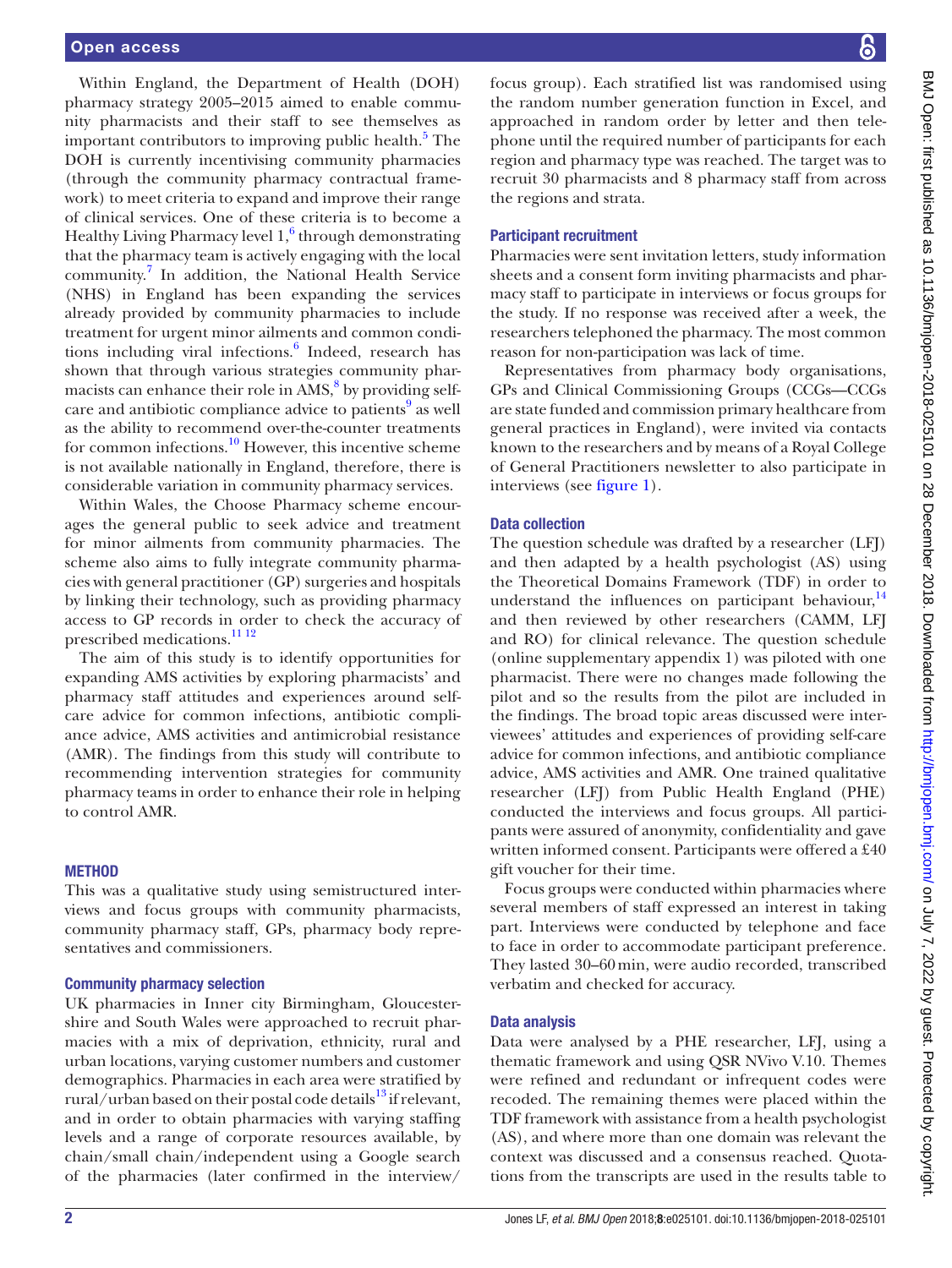## Open access



<span id="page-2-0"></span>Figure 1 Recruitment flow chart. The recruitment flow chart demonstrates the method and process of recruitment for each participant group.

illustrate each domain. A researchers meeting was held to discuss the main themes from the results and to discuss themes to take forward for intervention recommendations. These were examined within the context of the Behaviour Change Wheel  $(BCW)^{15}$  in order to identify intervention functions, policy categories and behaviour change techniques (BCTs) relevant for intervention recommendations and future developments.

Ten per cent of the transcripts were double coded by a second PHE researcher. Codes were discussed and an agreed consensus was reached.

## Patient involvement

Patients were not involved in this study.

#### **RESULTS**

## Sample characteristics

Twenty-six out of 31 pharmacies were contacted in Birmingham. All pharmacies in the Gloucestershire and South Wales lists were approached in order to achieve the recruitment targets.

A total of 58 people took part in either interviews or focus groups for this study. Forty-four interviews were conducted with 26 community pharmacists (10

from Gloucestershire, 8 from Birmingham and 8 from South Wales), 1 dispensing manager, 8 GPs (3 from Birmingham, 1 from Gloucestershire, 2 from Hertfordshire, 1 from London and 1 from Colchester), 2 primary care commissioners, 1 programme manager from a local authority and 6 representatives from pharmacy organisations (Royal Pharmaceutical Society, Pharmacy Voice, The Centre for Pharmacy Postgraduate Education, The Pharmaceutical Services Negotiating Committee, Association of Pharmacy Technicians UK, NHS England and the National Pharmacy Association).

Three focus groups were conducted in three pharmacies, with 2 pharmacists and 12 other pharmacy staff. Other pharmacy staff included five dispensers, one pharmacy manager, one dispensing assistant, two healthcare assistants and one shop assistant.

Of all pharmacy participants, 16 worked in an independent pharmacy (a pharmacy which is independently owned), 5 in a small chain, 18 worked for a large chain (a chain refers to more than one pharmacy which is centrally managed or owned) and 2 pharmacists were locums. Pharmacists were aged 24–63, with a mean age of 41. Eighteen were male and 10 were female.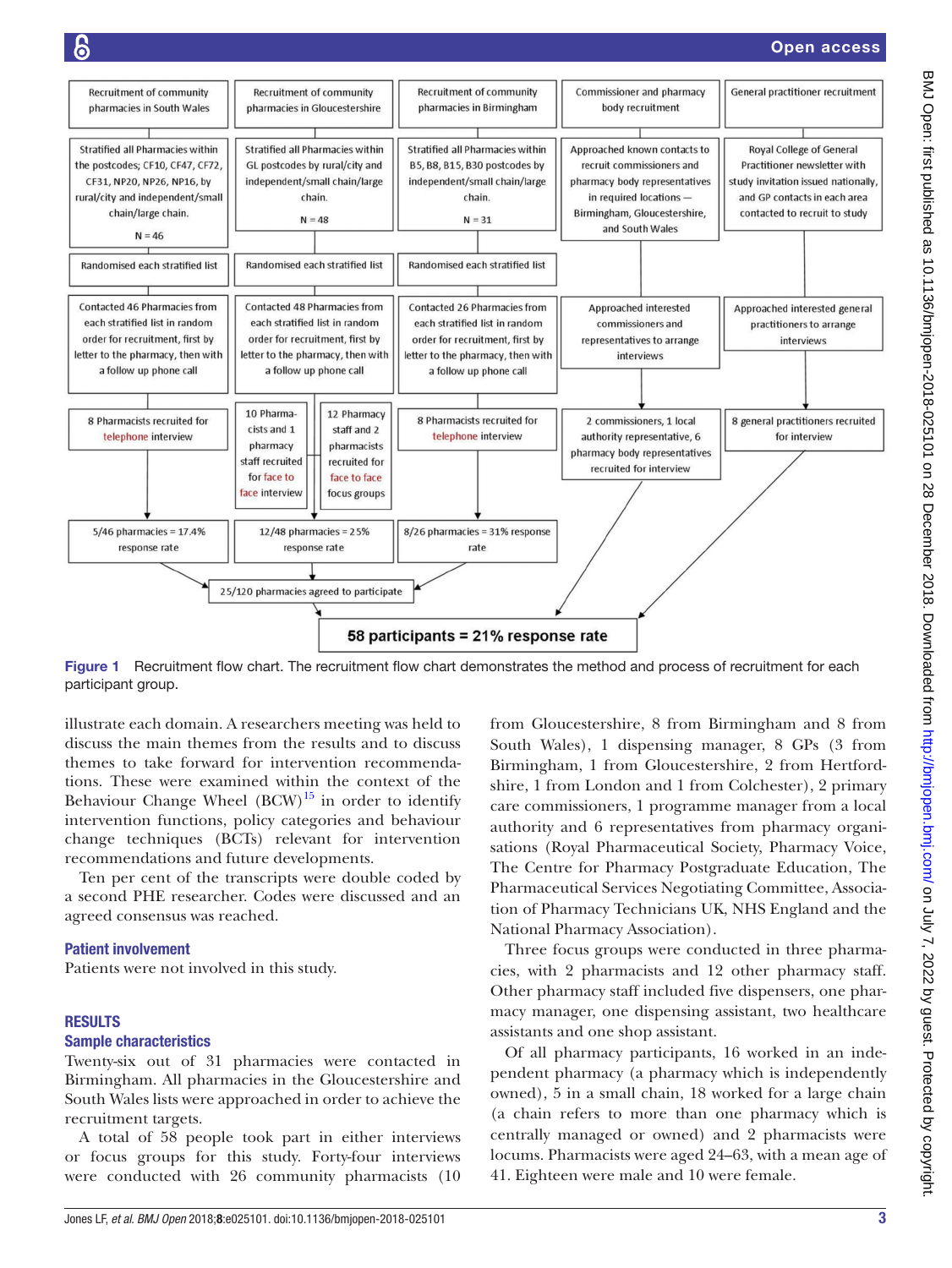The analysis identified key domains from the TDF on influencing pharmacists' behaviour within community pharmacy which are relevant to our study, as outlined in [table](#page-4-0) 1.

#### Giving self-care advice in community pharmacy

Pharmacists reported that giving self-care advice daily for common infections is an integral part of their role, and by using the WWHAM mnemonic, $16$  who is the patient, what are the symptoms, how long have the symptoms been present, action taken, medication being taken, as well as their experience. Pharmacists identified some difficulty in determining the need for antibiotics in the elderly or the very young. When pharmacists are uncertain or believe they are dealing with a serious condition, they refer the patient to their GP, or if a patient evidently needs immediate care they will refer to urgent care.

A minority of GPs and one pharmacy body representative expressed concern that pharmacists are financially motivated in the advice they give and the products which they recommend. Pharmacists reported that their main motivation is the health and well-being of their patients, not financial incentives.

The stated benefits of providing self-care in community pharmacy included immediate access to a health professional, equipping patient with knowledge for future infective episodes and saving GP time. Indeed, pharmacists reported that they try and discourage patients visiting the GP, and try and promote self-care when possible. Most believe that educating patients with self-care advice can contribute to tackling AMR by preventing future antibiotic use. For some, preventing future antibiotic use was their main motivation, some, however, were not aware of this link until it was mentioned by the researcher.

The GPs in this study view pharmacists as being knowledgeable about medications and sufficiently skilled to make recommendations to patients. As such, they were confident in the ability of pharmacists to deal with minor respiratory tract infections.

#### Barriers to giving self-care advice in community pharmacy

Pharmacists and other pharmacy staff identified that pharmacy staff usually have more interactions with patients looking for self-care advice as pharmacists spend little of their time at the medicines counter in large pharmacies. Pharmacists expressed concern that misinformation can be given to patients if their staff are untrained or inexperienced. Lack of time was perceived as a barrier to giving effective and thorough self-care advice and can lead to advice being given quickly over the counter.

Some pharmacists felt that being unable to examine patients (eg, listen to their chest) is a barrier to giving accurate self-care advice. They believe that being able to conduct such examinations would enhance the service they could provide. One pharmacist highlighted a concern that focusing too much on providing self-care advice could potentially lead to not identifying a more serious infection. Despite pharmacists reporting that

they receive informal feedback on their advice from many of their regular patients, many identified a lack of formal procedure to receive feedback on their self-care or compliance advice given. Some pharmacists believed that patients want an instant cure for their ailments and are not willing to wait for the duration of their illness to feel better.

#### Giving antibiotic compliance advice in community pharmacy

Pharmacists, their staff and GPs reported that a key responsibility in community pharmacies is to provide antibiotic advice and ensure patient compliance. Among pharmacists, the idea that misuse of antibiotics results in resistant infections was well understood. For some, AMR was a concern and therefore a driver for giving compliance advice. Less qualified pharmacy staff did not display an in-depth understanding of AMR but were aware that misuse of antibiotics can lead to recurrent or relapsing infections.

## Barriers to giving antibiotic compliance advice in community pharmacy

Pharmacists are not provided with an indication of patients' diagnoses on prescriptions, and this was reported by some as a major barrier as it deters pharmacists from querying the accuracy of antibiotic prescriptions with prescribers. It was reported that when giving compliance advice, it would be unusual for a pharmacist to ask what condition the antibiotics had been prescribed for.

Pharmacists reported that many patients do not understand compliance advice, and therefore, believe that compliance is generally poor. Additionally, pharmacy staff noticed that some patients tend to be disinterested in the compliance advice.

#### AMR and AMS in community pharmacy

Pharmacists were generally unaware of any stewardship initiatives from within and outside of the community pharmacy setting. Many had never heard of the term AMS before. Despite this lack of awareness, when AMS was explained pharmacists believed they had a role in tackling AMR through educating the general public on how to self-care for common infections and the appropriate use of antibiotics.

Pharmacists in Wales had conducted self-care audits in their pharmacy which they felt had raised awareness of AMR and had contributed to improvements in their practice.

All pharmacists expressed concern about AMR and its implications. However, no one reported any intentions to adopt any AMS promotions or activities in their pharmacy in the foreseeable future.

#### Barriers to AMS in community pharmacy

The biggest barrier identified was that many pharmacists and all pharmacy staff were not consciously aware of the link between giving self-care advice, compliance advice and their impact on AMR. Many only became aware of the link once it was brought to their attention by the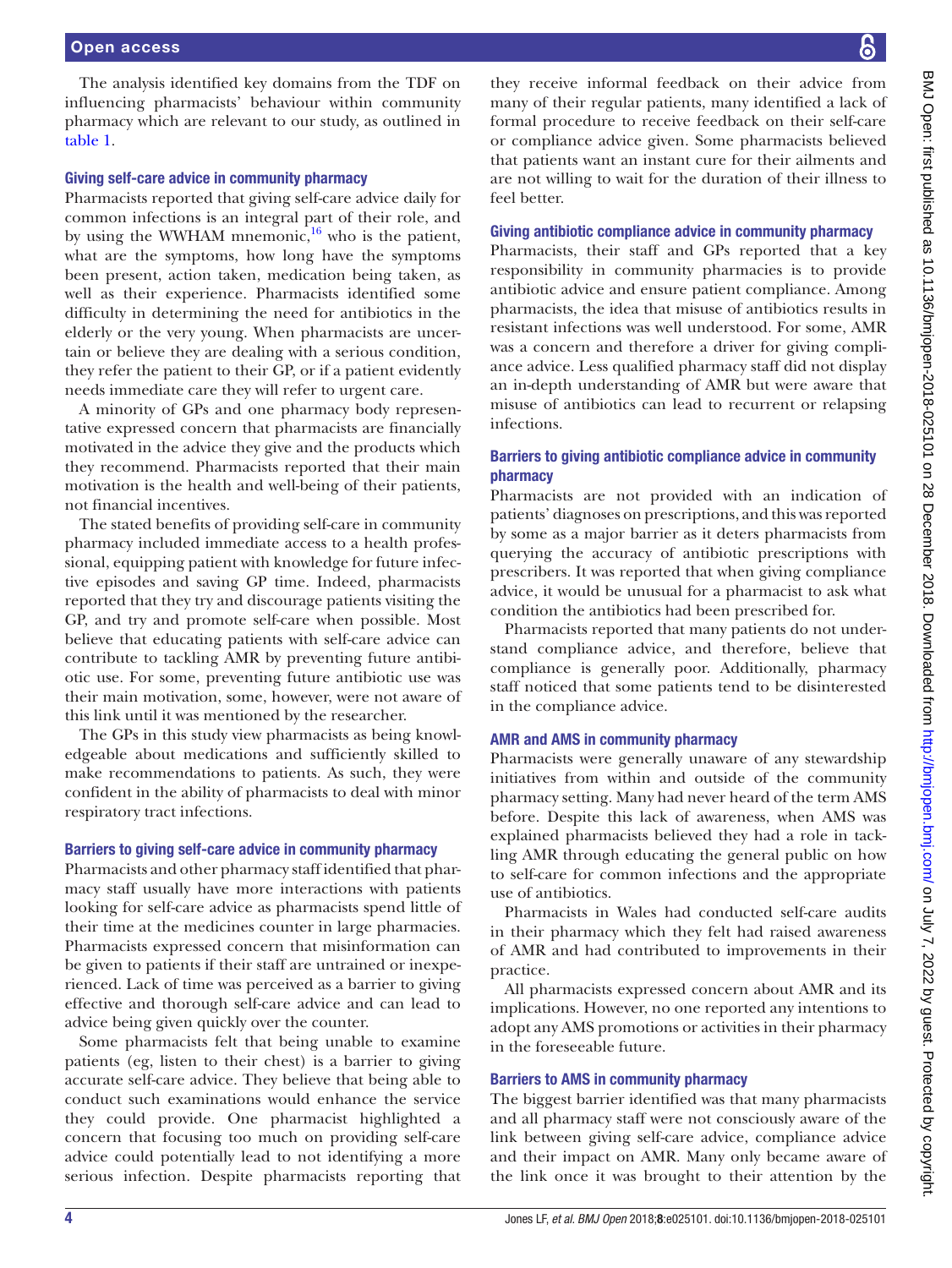<span id="page-4-0"></span>

| <b>Theoretical Domains</b><br>Professional role and<br>Framework domain<br>consequences<br>Reinforcement<br>Beliefs about<br>Beliefs about<br>Knowledge<br>capabilities<br>Optimism<br>identity<br>Skills<br>Table 1 | customers. But if a pharmacy can, if a pharmacist can do that, it would<br>They're not doing it for the love of the profession or the love of helping<br>that product is not suitable for that person we won't sell them. So, and<br>that's how it works.' Pharmacist 2, Gloucestershire.<br>with training, so I don't expect to just have a stethoscope and listen to<br>Pharmacists believe an integral part of their role is to provide self-care<br>Examining patients is not part of the pharmacists' role. Pharmacists<br>reported that being unable to examine patients can make it difficult to<br>make money but, we're not unethically making money so, actually, if<br>have no equipment<br>in pharmacy to assess their breathing. I guess obviously that comes<br>One pharmacist highlighted the danger of missing something urgent<br>advice can impact<br>Pharmacists report being knowledgeable in giving self-care advice.<br>'So, I've always said to anyone who works in there. Yes we have to<br>be a bonus to our profession and to the service that we can give.'<br>'If they keep on doing self care, actually, it actually prevents them<br>people get better, they're doing it because they're going to make<br>Pharmacists are confident in their ability to give self-care advice.<br>of self-care is<br>to actually go to see the doctors if it's something quite urgent.'<br>A few general practitioners (GPs) and stakeholders believe that<br>e advice.<br>Pharmacists reported not being financially motivated.<br>Pharmacists report being skilled in giving self-car<br>Pharmacists were optimistic that giving self-care<br>that requires further medical attention if a culture<br>we always have to double check because we<br>Factors influencing pharmacists' self-care and com<br>money at the end of the day.' Stakeholder 9.<br>pharmacists are financially motivated.<br>advice for all common ailments.<br>Pharmacist 7, Gloucestershire.<br>antimicrobial resistance (AMR)<br>Giving self-care advice<br>Pharmacist 10, Wales.<br>give correct advice.<br>adopted. | pliance advice for common infections and antimicrobial stewardship (AMS) initiatives<br>understand that misuse of antibiotics can lead to the<br>There were no emerging themes within this domain.<br>Pharmacists believe that patients don't understand<br>back and say they probably don't need the second<br>the best at the drugs. So we know what should be<br>back to complete their course, or those that come<br>Pharmacists understand that misuse of antibiotics<br>prescribed when, and we can try and minimise as<br>Pharmacists are knowledgeable on what drugs to<br>and don't remember their compliance advice and<br>much as we can.' Pharmacist 4, Gloucestershire.<br>"And sometimes we find that they don't come<br>Pharmacists are confident in their ability to give<br>'I think doctors are brilliant at conditions, we're<br>can lead to resistance. Pharmacy staff also<br>Pharmacists were optimistic that ensuring<br>Pharmacists report being skilled in giving<br>bottle' Pharmacist 6, Gloucestershire.<br>Giving antibiotic compliance advice<br>take for a particular illness/condition.<br>therefore believe compliance is poor.<br>compliance can impact AMR.<br>return of infections.<br>compliance advice.<br>compliance advice. | Pharmacists were optimistic that giving self-care advice and<br>where we do a clinical check on a prescription, it is our duty<br>appropriate for the patient to take the medication that we're<br>I would be on a sticky wicket questioning that really. That's<br>'If a doctor's decided that person needs an antibiotic, then<br>It is unclear whether it is the pharmacist's role to query the<br>to decide whether or not it is clinically suitable or clinically<br>'in terms of where I see community pharmacy fitting in is<br>outside of my authority as a pharmacist.' Pharmacist 25,<br>'I've heard the term but to be honest I couldn't recall a<br>campaign going on at the moment, no.' Pharmacist 15,<br>Birmingham (Talking about antimicrobial stewardship).<br>Pharmacists lacked awareness of AMS initiatives and<br>There were no emerging themes within this domain.<br>There were no emerging themes within this domain.<br>This domain was not relevant in this context.<br>This domain was not relevant in this context.<br>appropriateness of antibiotic prescriptions.<br>checking' Pharmacist 15, Birmingham.<br>ensuring compliance can impact AMR.<br>Participating in AMS initiatives<br>knowledge of what AMS is.<br>Wales. |
|----------------------------------------------------------------------------------------------------------------------------------------------------------------------------------------------------------------------|----------------------------------------------------------------------------------------------------------------------------------------------------------------------------------------------------------------------------------------------------------------------------------------------------------------------------------------------------------------------------------------------------------------------------------------------------------------------------------------------------------------------------------------------------------------------------------------------------------------------------------------------------------------------------------------------------------------------------------------------------------------------------------------------------------------------------------------------------------------------------------------------------------------------------------------------------------------------------------------------------------------------------------------------------------------------------------------------------------------------------------------------------------------------------------------------------------------------------------------------------------------------------------------------------------------------------------------------------------------------------------------------------------------------------------------------------------------------------------------------------------------------------------------------------------------------------------------------------------------------------------------------------------------------------------------------------------------------------------------------------------------------------------------------------------------------------------------------------------------------------------------------------------------------------------------------------------------------------------------------------------------------------------------------------------------------------------------------------------------|---------------------------------------------------------------------------------------------------------------------------------------------------------------------------------------------------------------------------------------------------------------------------------------------------------------------------------------------------------------------------------------------------------------------------------------------------------------------------------------------------------------------------------------------------------------------------------------------------------------------------------------------------------------------------------------------------------------------------------------------------------------------------------------------------------------------------------------------------------------------------------------------------------------------------------------------------------------------------------------------------------------------------------------------------------------------------------------------------------------------------------------------------------------------------------------------------------------------------------------------------------------------|------------------------------------------------------------------------------------------------------------------------------------------------------------------------------------------------------------------------------------------------------------------------------------------------------------------------------------------------------------------------------------------------------------------------------------------------------------------------------------------------------------------------------------------------------------------------------------------------------------------------------------------------------------------------------------------------------------------------------------------------------------------------------------------------------------------------------------------------------------------------------------------------------------------------------------------------------------------------------------------------------------------------------------------------------------------------------------------------------------------------------------------------------------------------------------------------------------------------------------------------------------|
|----------------------------------------------------------------------------------------------------------------------------------------------------------------------------------------------------------------------|----------------------------------------------------------------------------------------------------------------------------------------------------------------------------------------------------------------------------------------------------------------------------------------------------------------------------------------------------------------------------------------------------------------------------------------------------------------------------------------------------------------------------------------------------------------------------------------------------------------------------------------------------------------------------------------------------------------------------------------------------------------------------------------------------------------------------------------------------------------------------------------------------------------------------------------------------------------------------------------------------------------------------------------------------------------------------------------------------------------------------------------------------------------------------------------------------------------------------------------------------------------------------------------------------------------------------------------------------------------------------------------------------------------------------------------------------------------------------------------------------------------------------------------------------------------------------------------------------------------------------------------------------------------------------------------------------------------------------------------------------------------------------------------------------------------------------------------------------------------------------------------------------------------------------------------------------------------------------------------------------------------------------------------------------------------------------------------------------------------|---------------------------------------------------------------------------------------------------------------------------------------------------------------------------------------------------------------------------------------------------------------------------------------------------------------------------------------------------------------------------------------------------------------------------------------------------------------------------------------------------------------------------------------------------------------------------------------------------------------------------------------------------------------------------------------------------------------------------------------------------------------------------------------------------------------------------------------------------------------------------------------------------------------------------------------------------------------------------------------------------------------------------------------------------------------------------------------------------------------------------------------------------------------------------------------------------------------------------------------------------------------------|------------------------------------------------------------------------------------------------------------------------------------------------------------------------------------------------------------------------------------------------------------------------------------------------------------------------------------------------------------------------------------------------------------------------------------------------------------------------------------------------------------------------------------------------------------------------------------------------------------------------------------------------------------------------------------------------------------------------------------------------------------------------------------------------------------------------------------------------------------------------------------------------------------------------------------------------------------------------------------------------------------------------------------------------------------------------------------------------------------------------------------------------------------------------------------------------------------------------------------------------------------|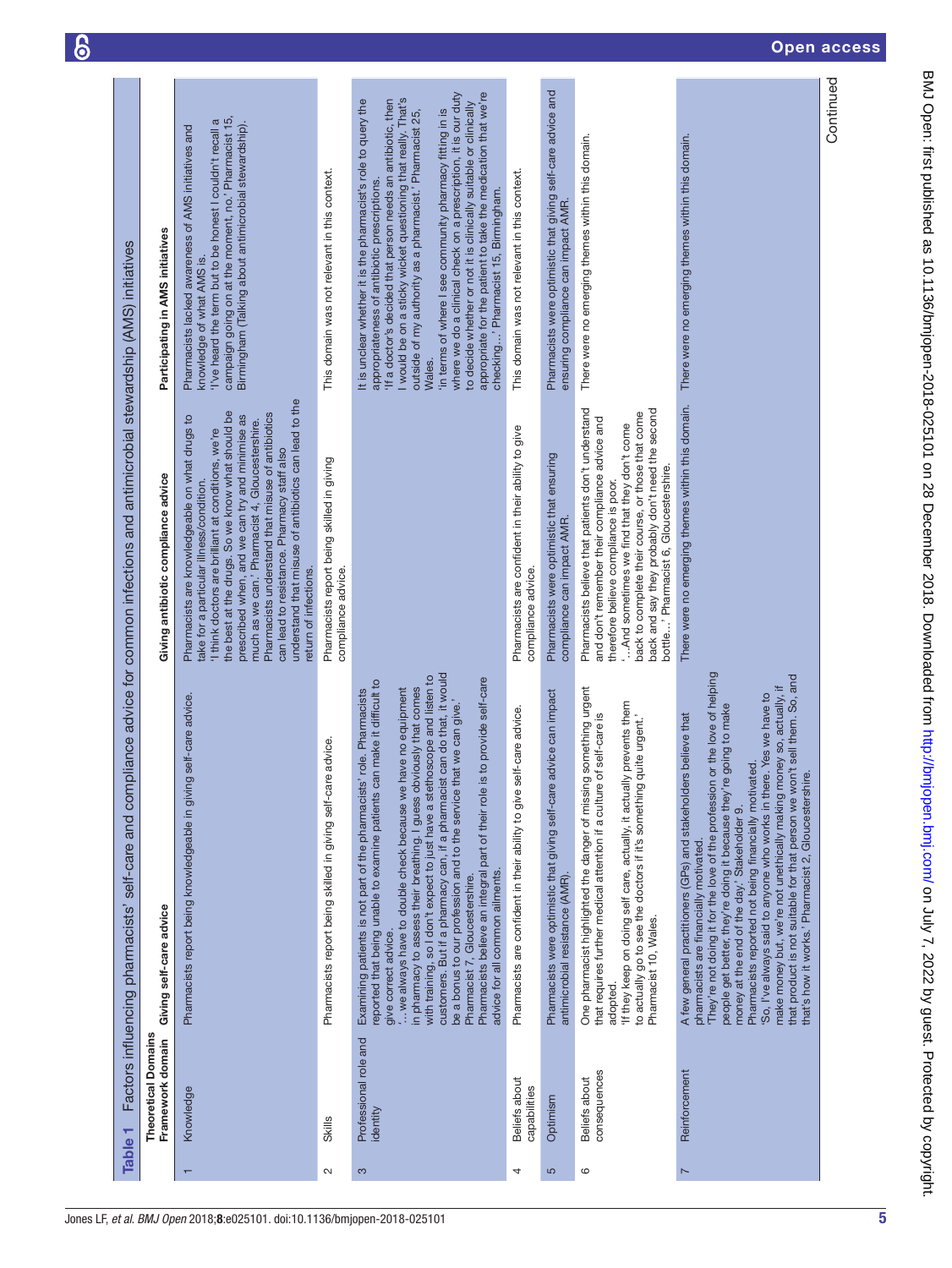|               | Continued<br>Table 1                           |                                                                                                                                                                                                                                                                                                                                                                                                                                                                                                                                                                                                                                                                                                                                                                                                                                                                                                                                                                                                                                                                                                                                                                                                                                                                                                          |                                                                                                                                                                                                                                                                                                                                                                                                                                                                                                                                                                                                                                                                                                                                                                                                                                  |                                                                                                                                                                                                                                                                                                                                                                                                           |
|---------------|------------------------------------------------|----------------------------------------------------------------------------------------------------------------------------------------------------------------------------------------------------------------------------------------------------------------------------------------------------------------------------------------------------------------------------------------------------------------------------------------------------------------------------------------------------------------------------------------------------------------------------------------------------------------------------------------------------------------------------------------------------------------------------------------------------------------------------------------------------------------------------------------------------------------------------------------------------------------------------------------------------------------------------------------------------------------------------------------------------------------------------------------------------------------------------------------------------------------------------------------------------------------------------------------------------------------------------------------------------------|----------------------------------------------------------------------------------------------------------------------------------------------------------------------------------------------------------------------------------------------------------------------------------------------------------------------------------------------------------------------------------------------------------------------------------------------------------------------------------------------------------------------------------------------------------------------------------------------------------------------------------------------------------------------------------------------------------------------------------------------------------------------------------------------------------------------------------|-----------------------------------------------------------------------------------------------------------------------------------------------------------------------------------------------------------------------------------------------------------------------------------------------------------------------------------------------------------------------------------------------------------|
|               | <b>Theoretical Domains</b><br>Framework domain | Giving self-care advice                                                                                                                                                                                                                                                                                                                                                                                                                                                                                                                                                                                                                                                                                                                                                                                                                                                                                                                                                                                                                                                                                                                                                                                                                                                                                  | Giving antibiotic compliance advice                                                                                                                                                                                                                                                                                                                                                                                                                                                                                                                                                                                                                                                                                                                                                                                              | Participating in AMS initiatives                                                                                                                                                                                                                                                                                                                                                                          |
| $^{\circ}$    | Intentions                                     | If try as much as possible to stop that happening and saying, there's no<br>you'll probably feel a<br>manage it, symptom<br>we would still check through WWHAM and make sure it is appropriate.'<br>Pharmacists discourage visiting the GP and try and promote self-care<br>We'd always make sure that any OTC sale, general sale list included,<br>Pharmacists reported intentions to offer self-care advice to everyone<br>presenting with symptoms or purchasing an over-the-counter<br>point going to the doctors for this you just need to<br>control it and in a period of five to seven, ten days<br>ot better.' Pharmacist 23, Wales.<br>Pharmacist 20, Wales.<br>as much as possible.<br>medication.                                                                                                                                                                                                                                                                                                                                                                                                                                                                                                                                                                                            | Pharmacists intend to give compliance advice with<br>every antibiotic prescription.                                                                                                                                                                                                                                                                                                                                                                                                                                                                                                                                                                                                                                                                                                                                              | Pharmacists had no intentions to conduct AMS within the<br>foreseeable future.                                                                                                                                                                                                                                                                                                                            |
| ၜ             | Goals                                          | fit's caring for the patient. If we can give them advice and help them<br>feel better then that's our aim.' Pharmacist 11, Birmingham.<br>A pharmacist's main goal is to help their patients recover.                                                                                                                                                                                                                                                                                                                                                                                                                                                                                                                                                                                                                                                                                                                                                                                                                                                                                                                                                                                                                                                                                                    | There were no emerging themes within this domain.                                                                                                                                                                                                                                                                                                                                                                                                                                                                                                                                                                                                                                                                                                                                                                                | There were no emerging themes within this domain.                                                                                                                                                                                                                                                                                                                                                         |
| $\frac{1}{2}$ | and decision-making<br>Memory, attention       | so you're relying on the mother to tell you everything It's when they're<br>times, because obviously the child can't explain their symptoms to you,<br>can't help the patient.<br>would refer it but we never would say that you need antibiotics, you just<br>Pharmacists did report that it can be more difficult to decide whether a<br>Pharmacists will refer patients to the GP if they are unsure whether the<br>Pharmacists reported that they do not find it difficult in most instances<br>Sometimes you can tell, like for example, if they've tried medicines or<br>'s more than like<br>You can generally tell when someone needs antibiotics so yeah. You<br>have something that needs to be looked into.' Pharmacist 10, Wales.<br>elderly or really little, or a child, then it's really hard.' Pharmacist 19<br>if there's something there we can't treat over-the-counter then we<br>Sometimes it can get very tricky. Especially with a young child at<br>the GP or not.<br>can generally spot it, yeah.' Pharmacist 22, Birmingham.<br>to determine if a person needs an antibiotic or not<br>something for a duration of a so called infection. It<br>child or an elderly person needs to be referred to t<br>infection is viral or bacterial, or they feel that they<br>Birmingham. | wouldn't necessarily know what those antibiotics are<br>same patient it will trigger them to have a discussion<br>'if I notice that we're getting regular prescriptions or<br>they're obviously coughing or told us what it is, we<br>we're getting prescriptions from regular customers<br>'I probably wouldn't, no, because we don't, unless<br>Pharmacists reported not always asking for the<br>prescriptions over a short period of time for the<br>Some pharmacists said that if they see several<br>Pharmacists report giving compliance advice<br>I will intervene sometimes and talk to them,'<br>nabitually with every antibiotic prescription.<br>with that patient about potential resistance.<br>diagnosis when giving compliance advice.<br>for.' Pharmacist 8, Gloucestershire.<br>Pharmacist 8, Gloucestershire. | 1 am not thinking, oh this is helping antimicrobial resistance,<br>Some pharmacists were unaware of the link between giving<br>the, and they're going to get better anyway.' Pharmacist 11,<br>I'll be thinking that, well, there's no point them trying to get<br>antibiotics for this because it's just a viral infection, a cold,<br>self-care and compliance advice with tackling AMR.<br>Birmingham. |
|               |                                                |                                                                                                                                                                                                                                                                                                                                                                                                                                                                                                                                                                                                                                                                                                                                                                                                                                                                                                                                                                                                                                                                                                                                                                                                                                                                                                          |                                                                                                                                                                                                                                                                                                                                                                                                                                                                                                                                                                                                                                                                                                                                                                                                                                  | Continued                                                                                                                                                                                                                                                                                                                                                                                                 |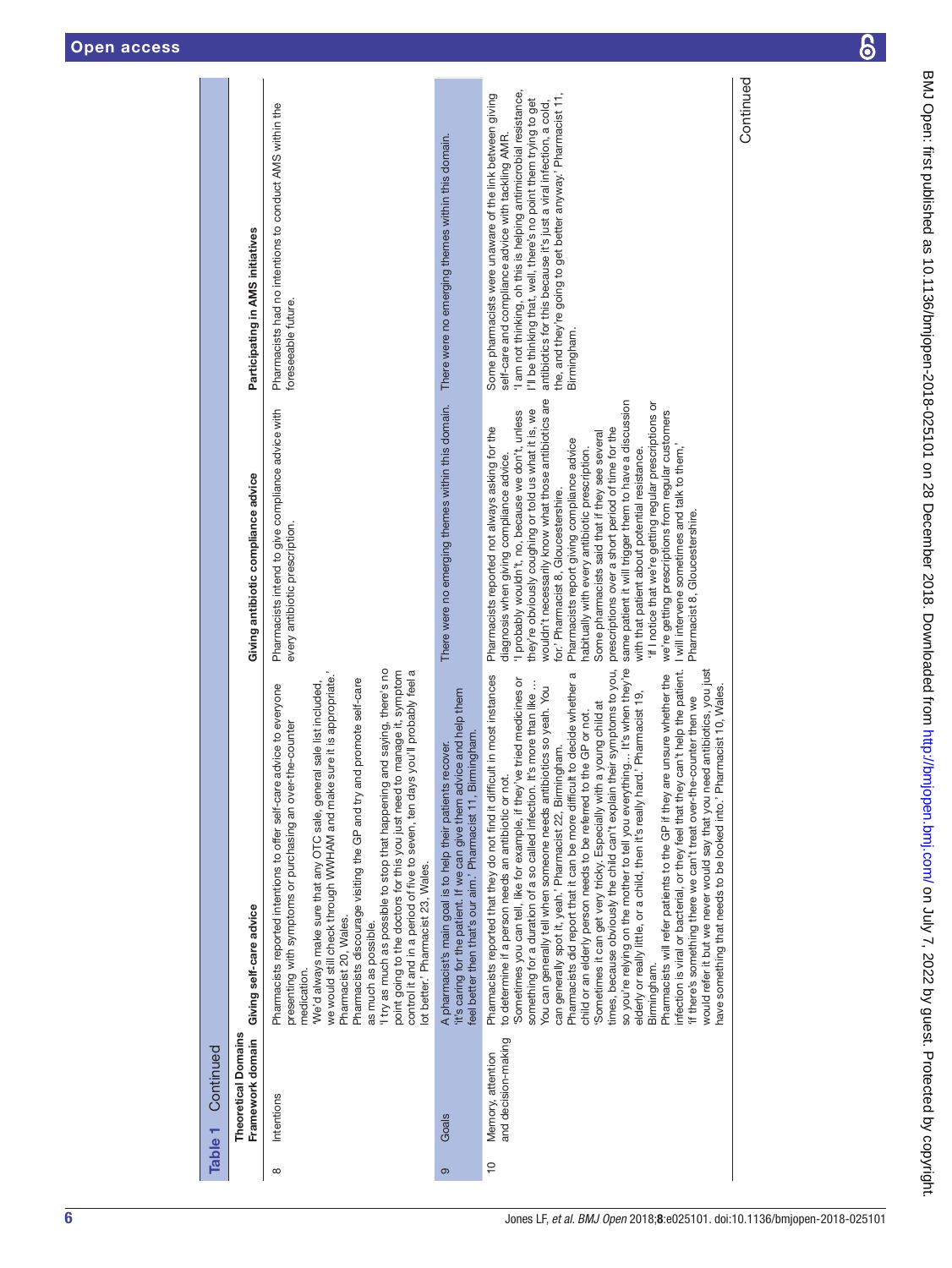| Table <sub>1</sub> | <b>Theoretical Domains</b><br>Continued   |                                                                                                                                                                                                                                                                                                                                                                                                                                                                                                                                                                                                                                                                                                                                                                                                                                                                                                                                                                                                                                                                                                                                                                                                                                                                                                                                                                                                                                                                                                                                                                                                                                                                                                                                                                                                                                                                                                                           |                                                                                                                                                                                                                                                                                                                                                                                                                                                                                   |                                                                                                                                                                                                                                                                                                                                                                                                                                                                                                                                                                                                                                                                                                                                                                                                                                                                                                                                                                                                                                                                                                                                                                                                                                                                                                                                                                       |
|--------------------|-------------------------------------------|---------------------------------------------------------------------------------------------------------------------------------------------------------------------------------------------------------------------------------------------------------------------------------------------------------------------------------------------------------------------------------------------------------------------------------------------------------------------------------------------------------------------------------------------------------------------------------------------------------------------------------------------------------------------------------------------------------------------------------------------------------------------------------------------------------------------------------------------------------------------------------------------------------------------------------------------------------------------------------------------------------------------------------------------------------------------------------------------------------------------------------------------------------------------------------------------------------------------------------------------------------------------------------------------------------------------------------------------------------------------------------------------------------------------------------------------------------------------------------------------------------------------------------------------------------------------------------------------------------------------------------------------------------------------------------------------------------------------------------------------------------------------------------------------------------------------------------------------------------------------------------------------------------------------------|-----------------------------------------------------------------------------------------------------------------------------------------------------------------------------------------------------------------------------------------------------------------------------------------------------------------------------------------------------------------------------------------------------------------------------------------------------------------------------------|-----------------------------------------------------------------------------------------------------------------------------------------------------------------------------------------------------------------------------------------------------------------------------------------------------------------------------------------------------------------------------------------------------------------------------------------------------------------------------------------------------------------------------------------------------------------------------------------------------------------------------------------------------------------------------------------------------------------------------------------------------------------------------------------------------------------------------------------------------------------------------------------------------------------------------------------------------------------------------------------------------------------------------------------------------------------------------------------------------------------------------------------------------------------------------------------------------------------------------------------------------------------------------------------------------------------------------------------------------------------------|
|                    | Framework domain                          | Giving self-care advice                                                                                                                                                                                                                                                                                                                                                                                                                                                                                                                                                                                                                                                                                                                                                                                                                                                                                                                                                                                                                                                                                                                                                                                                                                                                                                                                                                                                                                                                                                                                                                                                                                                                                                                                                                                                                                                                                                   | Giving antibiotic compliance advice                                                                                                                                                                                                                                                                                                                                                                                                                                               | Participating in AMS initiatives                                                                                                                                                                                                                                                                                                                                                                                                                                                                                                                                                                                                                                                                                                                                                                                                                                                                                                                                                                                                                                                                                                                                                                                                                                                                                                                                      |
| Ξ                  | Environmental<br>context and<br>resources | the time engaged with customers where you get a chance to actually<br>'if the assistant doesn't feel confident then, and you'll see it with newer<br>healthcare professional on demand They might never have walked<br>to give it. So I think it's not reinforced to the customer as best as it can<br>counsel and go through what they're taking, why they're taking it, how<br>patients looking for advice for respiritory tract infection or urinary tract<br>pharmaceutical advice that you'd like to give in a way that you'd want<br>more likely to deal with<br>'The advantage is from a patient point of view, is they've kind of got a<br>has in the community pharmacy, it's more normal with the healthcare<br>to take, it's, is very restricted. So you find that you're not giving that<br>It was mentioned that as you don't need to book appointments with<br>" what you'll find is the interaction with the pharmacist isn't always<br>counter instead of in the consultation room, therefore affecting the<br>into your pharmacy ever but they can walk in and access that self-<br>Pharmacists report that during busy times advice is given over the<br>Some pharmacists were concerned that misinformation is given to<br>assistants, then they're likely to just say, go to the doctor, which is<br>the, is not probably the most common interaction that the patient<br>pharmacists it gives patients immediate access to a health care<br>infections than pharmacists, particularly in large pharmacies.<br>patients from untrained and inexperienced pharmacy staff.<br>obviously not a good thing.' Pharmacist 11, Birmingham.<br>assistant on the counter.' Pharmacist 15, Birmingham.<br>professional, unlike other primary care services.<br>Pharmacists identified that pharmacy staff are<br>be.' Pharmacist 14, Birmingham.<br>care.' Pharmacist 9, Wales.<br>quality of the advice given. | query accuracy and appropriateness of prescriptions<br>the patient. This makes it difficult for pharmacists to<br>Pharmacists do not know diagnoses without asking<br>But it's hard for me to know if the doctor is being<br>Trimethoprim or Nitrofurantoin you generally know.<br>' I don't know what's been diagnosed, obviously<br>conscientious when I don't know what's being<br>even with UTIs you're guessing, but if it's<br>treated.' Pharmacist 18, Wales.<br>with GPs. | Some believe that AMR needs to be tackled across all sectors<br>'They're really proactive. You've got several health campaigns<br>'We know about it, and I did my initial training in a hospital so,<br>'I can't recall a particular campaign, I don't think,' Pharmacist<br>'because they haven't really approached us in the pharmacy,<br>what they do with the doctors though, because they haven't<br>Pharmacists in Wales reported that their Health Boards are<br>I know about what happens. But, in the community it's not<br>really, it's not something that would be heavily advertised I<br>every couple of months. We get the leaflets, we get audits,<br>AMR was described as not being promoted or advertised<br>so I would say it's probably not very active I don't know<br>Pharmacists are generally unaware of any AMS going on<br>of healthcare and not just one sector of healthcare, for<br>informed us of anything.' Pharmacist 19, Birmingham.<br>whatever. It's very proactive' Pharmacist 20, Wales.<br>Pharmacists in England reported not having much<br>within their Clinical Commissioning Group (CCG).<br>very proactive within community pharmacy.<br>would say.' Pharmacist 2, Gloucestershire.<br>example, just primary care, or just GPs.<br>within community pharmacy settings.<br>communication with their CCG.<br>15, Birmingham. |
| 얻                  | Social influence                          | Pharmacists believe that patients are given unnecessary prescriptions<br>prescription for it. And then you see the patient and I don't think they<br>I think some GPs they even succumb to pressures with giving out a<br>need that antibiotic.' Pharmacist 13, Birmingham<br>from their GP as a result of patient expectations.                                                                                                                                                                                                                                                                                                                                                                                                                                                                                                                                                                                                                                                                                                                                                                                                                                                                                                                                                                                                                                                                                                                                                                                                                                                                                                                                                                                                                                                                                                                                                                                          | disinterested in compliance advice and tend to be in<br>don't mind but sometimes, like I said, especially for<br>'You can stay talking to them all day long and they<br>antibiotics, they just want to go.' Pharmacy staff,<br>Pharmacy staff have noticed that patients are<br>Gloucestershire.<br>a rush to go.                                                                                                                                                                 | Pharmacists believe that the general public finds it difficult to<br>understand AMR and this prevents them from attempting to<br>'It's not something that we would probably discuss as such<br>within the pharmacy, yeah.' Pharmacist 1, Gloucestershire.<br>'It's, I think it's very difficult for the public to get their head<br>Pharmacists report that AMR is not something that is<br>around.' Pharmacist 5, Gloucestershire.<br>discussed frequently with colleagues.<br>discuss it with them.                                                                                                                                                                                                                                                                                                                                                                                                                                                                                                                                                                                                                                                                                                                                                                                                                                                                 |
| $\frac{1}{2}$      | Emotion                                   | This domain was not relevant in this context.                                                                                                                                                                                                                                                                                                                                                                                                                                                                                                                                                                                                                                                                                                                                                                                                                                                                                                                                                                                                                                                                                                                                                                                                                                                                                                                                                                                                                                                                                                                                                                                                                                                                                                                                                                                                                                                                             | This domain was not relevant in this context.                                                                                                                                                                                                                                                                                                                                                                                                                                     | in the next 20 odd years they're not going to be effective at<br>'Because I am quite scared actually thatthese antibiotics<br>All pharmacists were concerned about AMR, only very few<br>all So, yeah, that does frighten me a bit.' Pharmacist 13,<br>expressed fear as a response.<br>Birmingham.                                                                                                                                                                                                                                                                                                                                                                                                                                                                                                                                                                                                                                                                                                                                                                                                                                                                                                                                                                                                                                                                   |
| $\overline{4}$     | Behavioural<br>regulation                 | 'Only if the patient really came in and told us about it, but no, there's no<br>'patients do sometimes come back and say, oh that worked really well'<br>Pharmacists receive informal feedback from regular customers on the<br>There is not a way for pharmacists to find out if their advice was<br>way of finding out other than that.' Pharmacist 21, Birmingham.<br>advice they give and the products they recommend.<br>Pharmacist 12, Gloucestershire.<br>unhelpful.                                                                                                                                                                                                                                                                                                                                                                                                                                                                                                                                                                                                                                                                                                                                                                                                                                                                                                                                                                                                                                                                                                                                                                                                                                                                                                                                                                                                                                               | There were no emerging themes within this domain.                                                                                                                                                                                                                                                                                                                                                                                                                                 | awareness of possibly what you should be doing' Pharmacist<br>audits on raising awareness of AMR and changing practice.<br>'Well we had the audit so I think that raised a bit more<br>A few pharmacists in Wales reported the effectiveness of<br>23, Wales.                                                                                                                                                                                                                                                                                                                                                                                                                                                                                                                                                                                                                                                                                                                                                                                                                                                                                                                                                                                                                                                                                                         |

7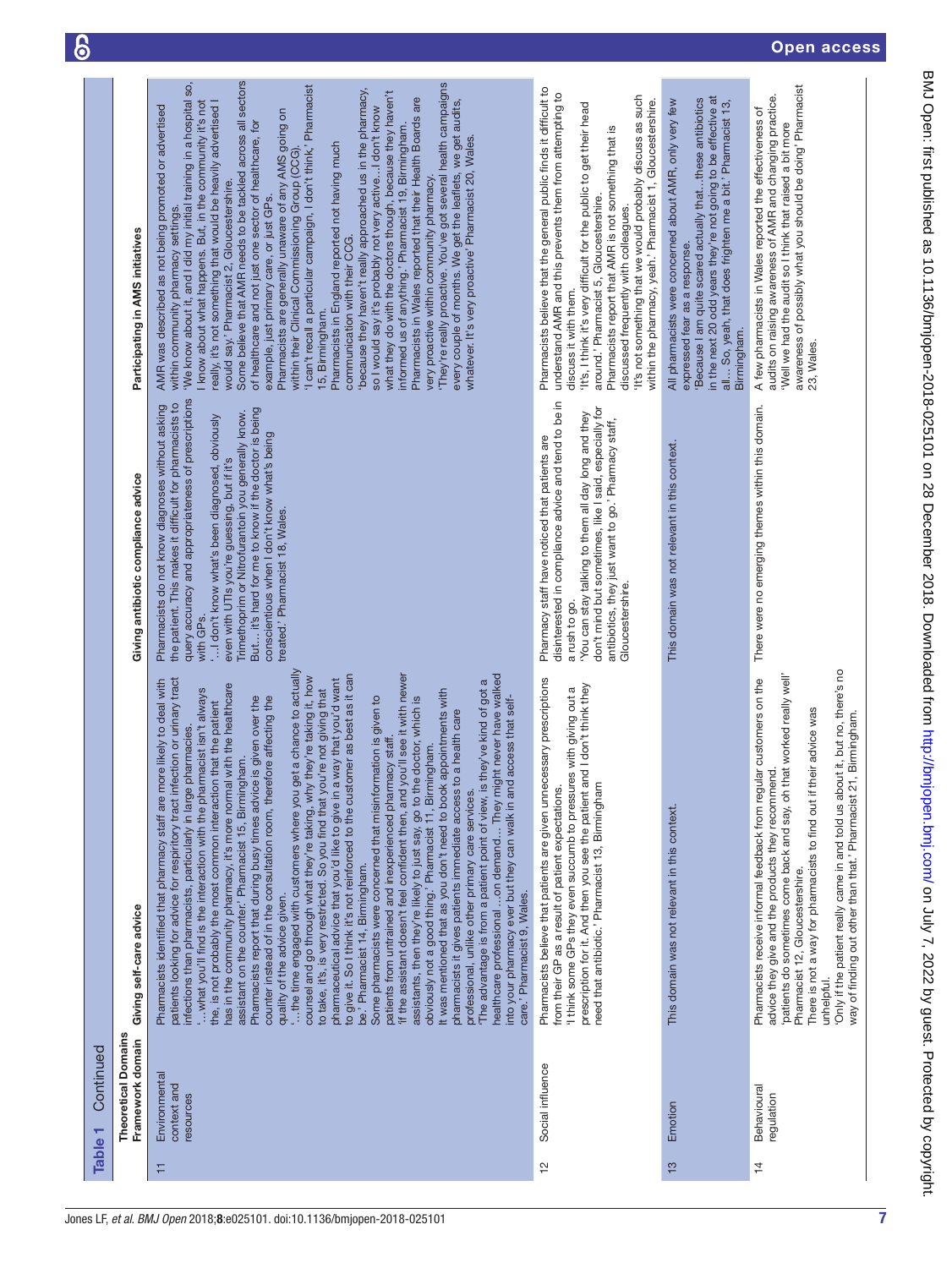interviewing researcher. Once aware, they were optimistic that giving self-care advice and compliance advice could have a significant impact on AMR. Although, many pharmacists believed that discussing AMR with the general public would be difficult as their perception was that they would find it difficult to understand the concept.

#### **Summary**

#### Identification of potential interventions

Analysis using the TDF has been applied here to the BCW.[15](#page-10-2) By identifying key influential domains from the TDF, the BCW allows for the identification of intervention functions, policy categories and alongside the BCT Taxonomy v1, BCTs to inform intervention recommendations in this context. [Table](#page-8-0) 2 demonstrates this process of identifying key domains through to intervention recommendations.

#### **DISCUSSION**

#### Implications for practice

Barriers such as underskilled staff giving misinformation to patients and time pressure both for patients and pharmacists are reported to be influential on the quality of advice given to patients. Therefore, time-saving resources need to be developed to assist pharmacists and pharmacy staff in giving self-care advice and antibiotic compliance advice to patients that can also double as educational resources for new pharmacy staff or pharmacy staff in training. Feedback from this study indicates that the TARGET Treating Your Infection leaflet for pharmacies could be an appropriate solution, as shown by a recent pilot study of the TARGET leaflet in community pharmacy which concluded that the leaflet will act as a cue to have infection-related self-care conversations with patients and facilitate a short consultation. $17$  Adapting the TARGET UTI leaflet or use of other pictorial leaflets may also help.[18 19](#page-10-5) Pharmacy staff also suggested pictorial stickers or simple leaflets in order to communicate and reinforce compliance advice with patients.

Audit templates to assess self-care and antibiotic compliance advice in pharmacies should increase awareness of the link between giving self-care advice and AMR, and improve the pharmacy service. Any such audits should provide firm action plans and allow for reauditing with the aim of quality improvement. $20$ 

If the role of pharmacists is to consider the accuracy of antibiotic prescriptions or give the most appropriate selfcare advice then they need to be aware of patients' diagnoses. Without diagnosis information, pharmacists are only able to identify that the prescription is the correct course and dosage for the specified antibiotic and give appropriate compliance advice. A system should be developed to provide pharmacists with quick and easy access to prescription indications which will support pharmacists in their AMS activities, enabling them to provide tailored self-care advice alongside antibiotic prescriptions. Selfcare advice will facilitate patients self-care for any future

self-limiting infections. Providing coded diagnoses, similar to that of Read coding, offers a quick and confidential way of communicating diagnosis information to pharmacists. An alternative could be to provide pharmacists with access to patient records in order to access diagnosis. Indeed the Royal Pharmaceutical Society believes that pharmacists should have full access to patient records in the interest of safe and effective patient care. $^{21}$  However, in community pharmacy, time would need factoring into the dispensing process to enable community pharmacists to check clinical appropriateness within local guidelines for each antibiotic prescription.

Extending pharmacy services to include patient examination could be an optional additional training for pharmacists to enable more targeted advice. Further research would be required to evaluate the additional service to understand the added benefit versus risks to the wider health economy and patients.

## Implications for research

It is recommended that future research uses behavioural theory such as the TDF and the BCW in the development of AMS interventions for community pharmacy, in order to understand the behavioural domains, intervention functions and policy categories relevant to successful implementation. It will be important to develop any interventions alongside input from target users such as pharmacists, pharmacy staff and stakeholders, including the general public for any patient facing interventions; in order to understand potential barriers and facilitators to implementation, and any recent changes to perceptions of AMR and AMS since this study. The effect of any interventions or resources needs to be evaluated in a range of pharmacy settings.

## Comparison with existing literature

A recent audit of over-the-counter medication sales and self-care advice demonstrated that community pharmacies are the first port of call for patients. During the audit period, over 4 in 10 instances where an over-the-counter product was not supplied was because the community pharmacy team identified that the patient required a referral to another health service, the most common being GP referrals. $^{22}$  $^{22}$  $^{22}$  With lack of time and staff skillset being an issue, it is recommended here that a resource is developed to support pharmacists and their staff in giving effective self-care and compliance advice.

GPs and pharmacists both reported that common infections can be dealt with in community pharmacy as pharmacists are knowledgeable and well skilled in providing effective advice. Indeed, research has shown that patients are satisfied with consultations by non-medical prescribers such as pharmacists for acute respiratory tract infections[.23](#page-10-9) Forty-four per cent of patients expected a physical examination from their non-medical prescriber and reported that it was important for reassurance. Similarly, non-medical prescribers used physical examinations to reassure patients, and as a form of evidence to justify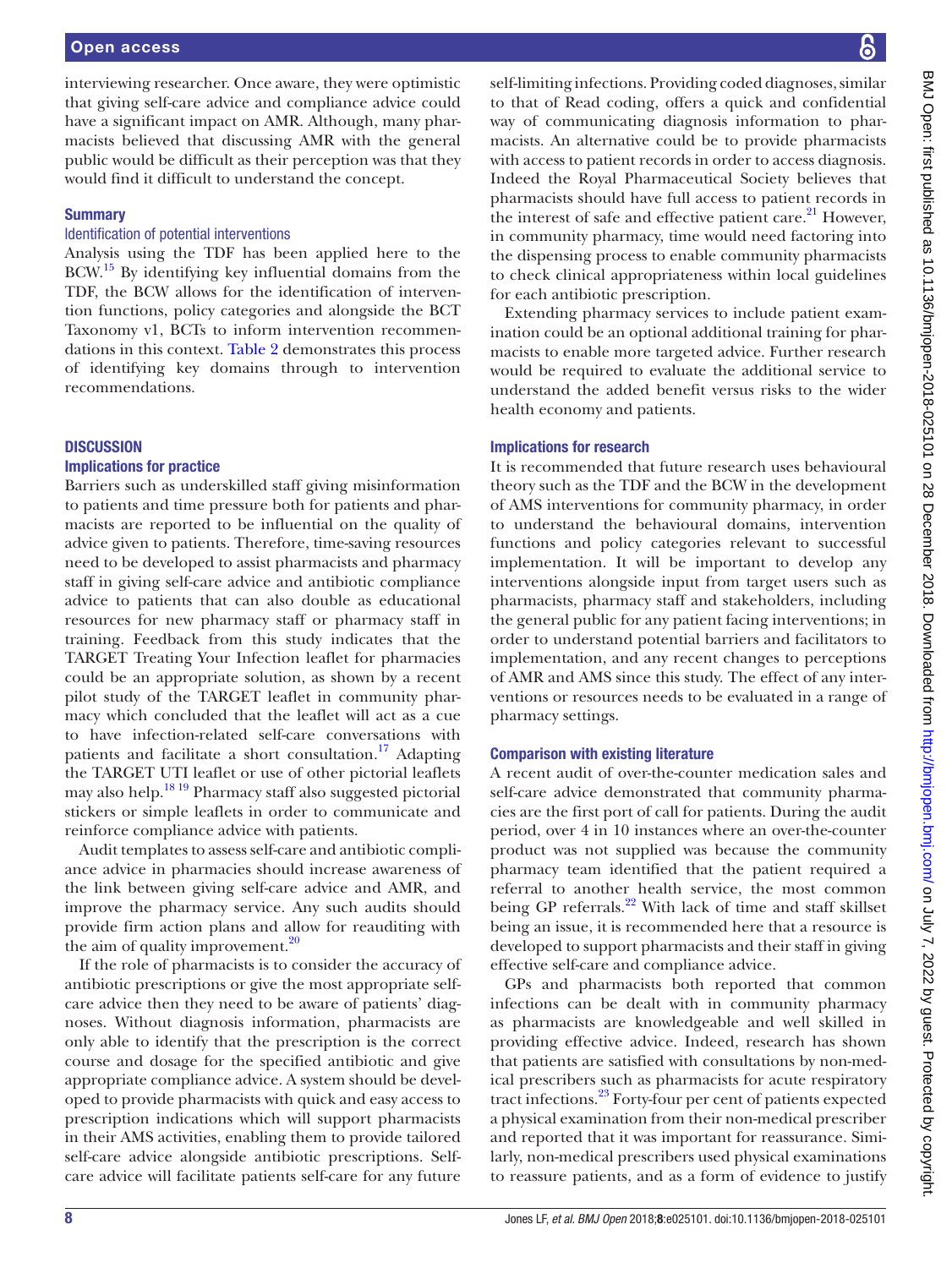<span id="page-8-0"></span>

| techniques taxonomy v1<br>Finding                                                                                                  | <b>TDF</b> domains                          | Opportunity,<br>Motivation-<br>(Capability,<br>Behaviour)<br>COM-B | Intervention<br>(selected)<br>functions                   | techniques (selected)<br>Behaviour change                                                                              | Recommendations and examples                                                                                                                                                                                                        |
|------------------------------------------------------------------------------------------------------------------------------------|---------------------------------------------|--------------------------------------------------------------------|-----------------------------------------------------------|------------------------------------------------------------------------------------------------------------------------|-------------------------------------------------------------------------------------------------------------------------------------------------------------------------------------------------------------------------------------|
| Clinical Commissioning Groups<br>1. Lack of communication with<br>(CCGs)                                                           | Environmental<br>context and<br>resources.  | opportunity.<br>Physical                                           | Environmental<br>restructuring<br>Enablement.<br>Training | physical environment<br>Restructuring the<br>Social support.                                                           | Better communication links with CCGs are needed:<br>CCGs to promote antimicrobial stewardship in<br>community pharmacies or lead on audits                                                                                          |
| 2. Time is an issue for pharmacists.<br>3. Misinformation can be given to<br>patients.                                             | Environmental<br>context and<br>resources   | opportunity<br>Physical                                            | Environmental<br>restructuring<br>Enablement.<br>Training | Adding objects to the<br>Instruction on how to<br>perform a behaviour.<br>environment                                  | care information to patients for example, patient<br>Resource for all pharmacy staff to provide self-<br>information leaflet.                                                                                                       |
| 4. Belief that patients do not comply.<br>5. Belief that patients are not<br>interested in compliance advice.                      | consequences.<br>Beliefs about              | motivation.<br>Reflective                                          | Persuasion.<br>Education                                  | Information about health<br>consequences (for<br>Credible sources<br>Prompts/cues.<br>patients)                        | 2. A leaflet to be inserted into the prescription bag.<br>1. A leaflet to be shared with the patient and<br>3. Stickers to place on the box with pictorial<br>Compliance advice resources:<br>compliance information.<br>discussed. |
| 7. Unaware of link between AMR<br>6. Lack of feedback on self-care<br>and giving advice.<br>advice given.                          | decision-making<br>attention and<br>Memory, | Psychological<br>ability.<br>capa                                  | Environmental<br>restructuring<br>Enablement.<br>Training | Feedback on behaviour<br>Self-monitoring of<br>Action planning.<br>Goal setting<br>behaviour                           | Training on link between AMR and self-care advice.<br>1. An electronic audit within the pharmacy system.<br>2. A hard copy audit to be completed manually.<br>Self-care advice audits:                                              |
| 8. Lack of feedback on compliance<br>advice given.                                                                                 | decision-making<br>attention and<br>Memory, | Psychological<br>ability.<br>cap                                   | Environmental<br>restructuring<br>Enablement.<br>Training | Feedback on behaviour<br>Self-monitoring of<br>Action planning.<br>Goal setting<br>behaviour                           | 1. An electronic audit within the pharmacy system.<br>Antibiotic compliance audits on advice given and<br>2. A hard copy audit to be completed manually.<br>actual compliance:<br>3. Patient survey.                                |
| pharmacist's role to query antibiotic<br>9. Patient diagnosis is not available.<br>10. Unclear whether it is the<br>prescriptions. | Professional role<br>and identity.          | motivation.<br>lective<br>Refl                                     | Persuasion<br>Education<br>Modelling.                     | Information about health<br>Feedback on outcomes<br>Credible source.<br>consequences.<br>Prompts/cues<br>of behaviour. | 1. Provide coded diagnosis information on patient<br>prescriptions.<br>2. Provide access to patient records.<br>Provide prescription indications:                                                                                   |
| 11. Advice is limited as pharmacists<br>cannot provide examinations.                                                               | Professional role<br>and identity.          | motivation.<br>Reflective                                          | Persuasion<br>Education<br>Modelling.                     | Information about health<br>Credible source.<br>Demonstration<br>consequences                                          | pharmacists in patient examination to inform advice<br>Offer optional accredited medical training to<br>giving.                                                                                                                     |

 $\epsilon$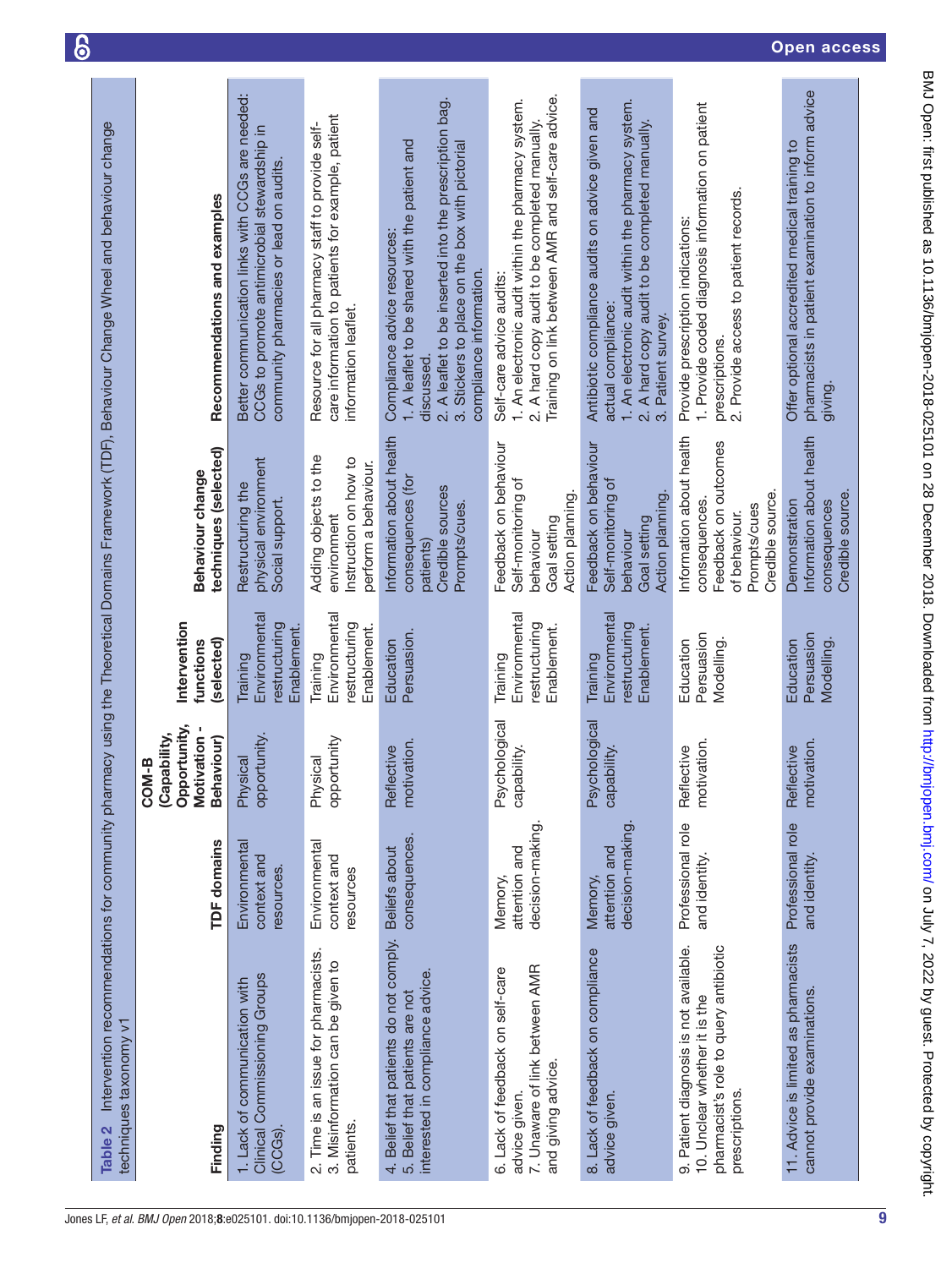their treatment decision[.23](#page-10-9) While pharmacists are not trained to listen to patient breathing it was reported by some pharmacists in this study that it would be a useful addition to community pharmacy services.

#### Strengths and limitations

To our knowledge, this is the first study to explore pharmacists' and pharmacy staff attitudes and experiences around self-care advice for common infections, antibiotic compliance advice, AMS activities and AMR using the TDF. The use of the TDF and BCW to guide the question schedules, interpret the findings and inform intervention recommendations is a novel use of behavioural theory in this context.

By recruiting pharmacists and pharmacy staff through randomly selecting pharmacies from lists stratified by urban/rural, independent/small chain/large chain, facilitated recruitment of a wide-ranging sample with a range of experiences. Some had hospital experience and therefore had the first-hand experience of the implications of bacterial resistance, some had only worked in small independents and therefore had close relationships with their community and others worked with large teams in high street pharmacies with fewer familiar patients. As with qualitative studies, there is always the possibility that only AMR enthusiasts volunteered to take part, however, the study team believe that randomisation of the pharmacy lists and the £40 financial incentive to participate enabled and attracted non-enthusiasts to participate. Furthermore, pharmacy staff admitted not understanding the link between self-care and compliance with AMR indicating that they were probably not enthusiasts.

This study used focus groups and interviews including a mix of telephone and face-to-face methods. This ensured that participants could choose the method which was most convenient and comfortable for them. It could be argued that a large scale survey could be appropriate for this context but the depth and quality of the information gained here would not have been plausible with a survey design.

## **CONCLUSIONS**

This study has highlighted a number of implications for community pharmacy practice. The authors suggest the development or adaptation of resources for use in community pharmacy including a resource to assist pharmacists and pharmacy staff in providing self-care advice to patients for common infections, a resource to assist pharmacists and pharmacy staff in giving antibiotic compliance advice to patients and audits for pharmacists and pharmacy staff to monitor and improve self-care advice and antibiotic compliance advice.

#### Author affiliations

<sup>1</sup> Primary Care Unit, Public Health England, Gloucester, UK <sup>2</sup>Behavioural Insights Team, Public Health England, London, UK <sup>3</sup>HCAI & AMR, Public Health England, London, UK 4 Boots UK, Nottingham, Nottingham, UK

<sup>5</sup>School of Medicine, University Hospital of Wales, Cardiff, UK <sup>6</sup>Nuffield Department of Primary Care Health Sciences, Oxford University, Oxford, UK

Acknowledgements The study team wish to thank all of the participants who agreed to take part in focus groups and interviews for the study. Thank you to Charlotte Eley of Public Health England's Primary Care Unit for conducting the second coding for this study. Thank you to Margaret Heginbothom and her team for helping with recruitment in Wales.

Contributors LFJ commented on the protocol, conducted all interviews and focus groups, conducted the data analysis, and wrote the paper. RO wrote the protocol with CAMM, oversaw the day-to-day running of the study and commented on the paper. AS commented on the protocol, adapted the interview schedule to the TDF, assisted with data analysis and commented on the paper. DA-O commented on the protocol, assisted with recruitment and commented on the paper. TT worked with CAMM to devise the project, commented on the protocol, assisted with recruitment and commented on the paper. NAF commented on the protocol, assisted with recruitment and commented on the paper. CB commented on the protocol and commented on the paper. CAMM wrote the first draft of the protocol, devised and oversaw the entire study.

Funding The authors have not declared a specific grant for this research from any funding agency in the public, commercial or not-for-profit sectors.

Competing interests LFJ works for Public Health England's Primary Care Unit on the development of the TARGET Antibiotics resources for primary care clinicians. CAMM leads Public Health England's Primary Care Unit and leads the TARGET Antibiotic resources for primary care clinicians and Public Health England's quick reference antibiotic and diagnostic guides. TT leads pharmacy practice research for Boots UK and is honorary professor at the School of Pharmacy, University of Nottingham.

Patient consent for publication Not required.

Ethics approval Ethical approval was obtained from Cardiff University ethics committee (SMREC: 15/55).

Provenance and peer review Not commissioned; externally peer reviewed.

Data sharing statement All qualitative data from this study are held by Public Health England, Primary Care Unit.

Open access This is an open access article distributed in accordance with the Creative Commons Attribution Non Commercial (CC BY-NC 4.0) license, which permits others to distribute, remix, adapt, build upon this work non-commercially, and license their derivative works on different terms, provided the original work is properly cited, appropriate credit is given, any changes made indicated, and the use is non-commercial. See: [http://creativecommons.org/licenses/by-nc/4.0/.](http://creativecommons.org/licenses/by-nc/4.0/)

#### **REFERENCES**

- <span id="page-9-0"></span>1. World Health Organisation. *Antimicrobial Resistance Global Report on Surveillance*, 2014.
- <span id="page-9-1"></span>2. Davey P, Pagliari C, Hayes A. The patient's role in the spread and control of bacterial resistance to antibiotics. *[Clin Microbiol Infect](http://www.ncbi.nlm.nih.gov/pubmed/12427207)* 2002;8 Suppl 2:43–68.
- <span id="page-9-2"></span>3. Howard P, Ashiru-Oredope D, Gilchrist M. Time for pharmacy to unite in the fight against antimicrobial resistance. *The Pharmaceutical Journal: The Royal Pharmaceutical Society* 2013.
- <span id="page-9-3"></span>4. Jethwa S. Tackling antimicrobial resistance through education. *[Prescriber](http://dx.doi.org/10.1002/psb.1351)* 2015;26:35–6.
- <span id="page-9-4"></span>5. Department of Health. Choosing health through pharmacy. 2005- 2015.
- <span id="page-9-5"></span>6. Department of Health. Community pharmacy in 2016/17 and beyond. 2016.
- <span id="page-9-6"></span>7. Public Health England. *Healthy Living Pharmacy Level 1 Quality Criteria*, 2016.
- <span id="page-9-7"></span>8. Agomo CO. The role of community pharmacists in public health: a scoping review of the literature. *[Journal of Pharmaceutical Health](http://dx.doi.org/10.1111/j.1759-8893.2011.00074.x)  [Services Research](http://dx.doi.org/10.1111/j.1759-8893.2011.00074.x)* 2012;3:25–33.
- <span id="page-9-8"></span>9. Northey A, McGuren T, Stupans I. Patients' antibiotic knowledge: a trial assessing the impact of verbal education. *[Int J Pharm Pract](http://dx.doi.org/10.1111/ijpp.12136)* 2015;23:158–60.
- <span id="page-9-9"></span>10. NHS England. Urgent and Emergency Care Review End of Phase 1 Report. In. *Transforming urgent and emergency care services in England*, 2013.
- <span id="page-9-10"></span>11. Choose Pharmacy. [\[http://www.wcppe.org.uk/learning/choose](http://www.wcppe.org.uk/learning/choose-pharmacy)[pharmacy](http://www.wcppe.org.uk/learning/choose-pharmacy)]